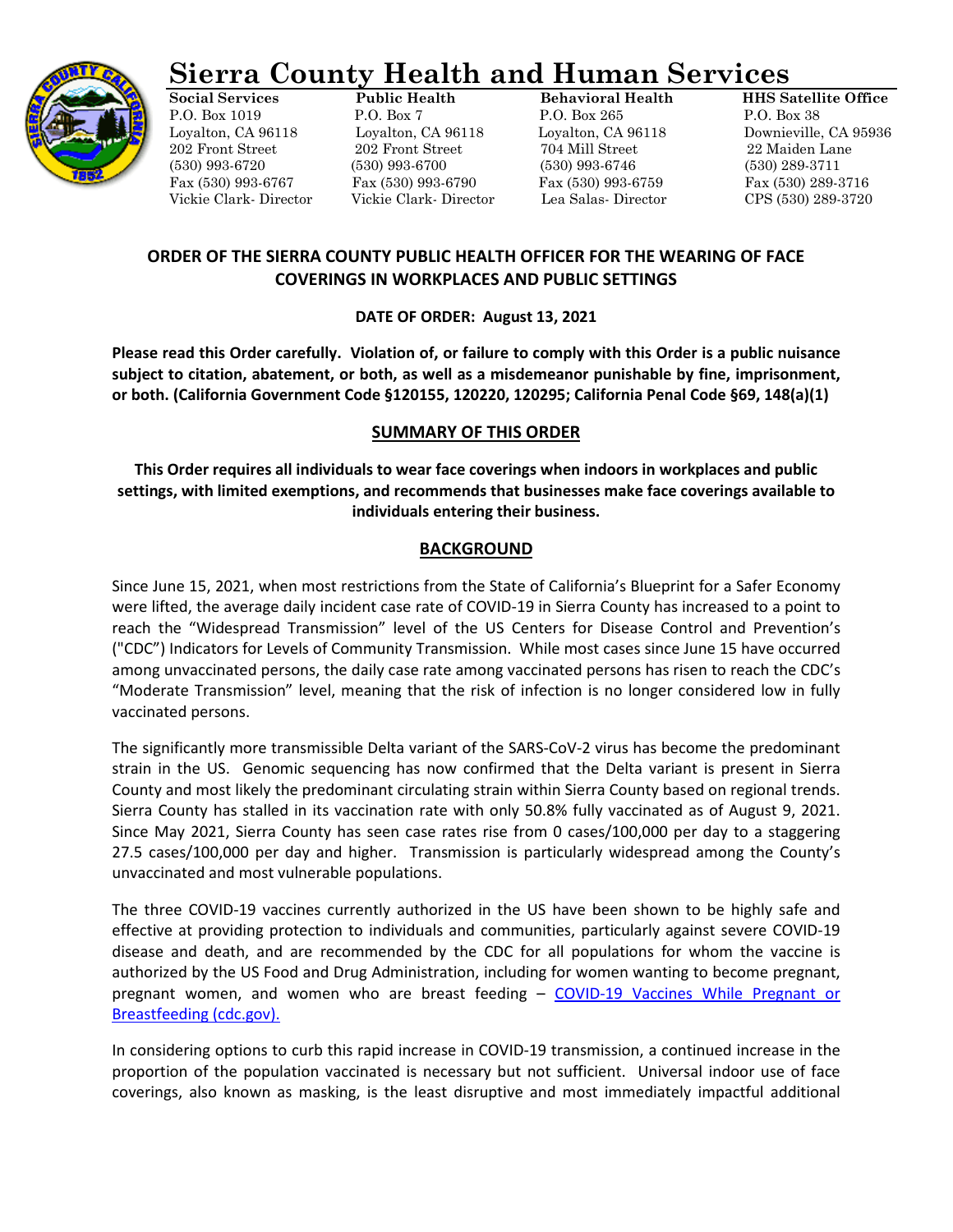measure to take. All individuals, especially those who are unvaccinated or at higher risk of severe outcomes from COVID-19, should take personal measures to reduce risk in addition to masking.

On July 21, 2021, Sierra County's Public Health Officer strongly recommended universal indoor masking in public places to curb the transmission and illness from COVID-19.

On July 27, 2021, the CDC updated [guidance for fully vaccinated people](https://www.cdc.gov/coronavirus/2019-ncov/vaccines/fully-vaccinated-guidance.html) given new evidence on the B.1.617.2 (Delta) variant, recommending that fully vaccinated persons wear a mask in public indoor settings. On July 28 2021, the California Department of Public Health ("CDPH") aligned its guidance for [the use of face coverings](https://www.cdph.ca.gov/Programs/CID/DCDC/Pages/COVID-19/guidance-for-face-coverings.aspx) with the CDC and recommended universal masking in public indoor settings statewide.

Therefore, this Order is necessary to control and reduce the rate of community spread and to reinforce the need for safe interventions. The Health Officer will continue to assess the public health situation as it evolves and may modify this Order, or issue additional Orders, related to COVID-19, as changing circumstances dictate.

## **ORDER**

UNDER THE AUTHORITY OF CALIFORNIA HEALTH AND SAFETY CODE SECTIONS 101040, 101085, 120175, AND 120220, THE PUBLIC HEALTH OFFICER OF THE COUNTY OF SIERRA ("HEALTH OFFICER") HEREBY ORDERS AS FOLLOWS:

- 1. Except as otherwise set forth herein, the July 28, 2021 updated Guidance for the Use of Face [Coverings](https://www.cdph.ca.gov/Programs/CID/DCDC/Pages/COVID-19/guidance-for-face-coverings.aspx) issued by the California Department of Public Health ("CDPH"), as may be amended from time to time, continues to apply throughout the County.
- 2. This Order directs that face coverings shall be worn, regardless of vaccination status, over the mouth and nose, in all indoor public settings, venues, gatherings, and workplaces, such as, but not limited to: offices, retail stores, restaurants and bars, theaters, family entertainment centers, conference centers, and State and local government offices serving the public.
- 3. Individuals, businesses, venue operators, hosts, and others responsible for the operation of indoor public settings must:
	- a. Require all patrons to wear face coverings for all indoor settings, regardless of their vaccination status; and,
	- b. Post clearly visible and easy-to-read signage at all entry points for indoor settings to communicate the masking requirements to all patrons.

In addition, those responsible for indoor public settings are strongly encouraged to provide face coverings at no cost to individuals required to wear them.

- 4. Exemptions from face covering requirements Individuals are not required to wear face coverings in the following circumstances:
	- a. Persons who are working alone in a closed office or room;
	- b. Persons who are actively eating and/or drinking;
	- c. Persons swimming or showering in a fitness facility;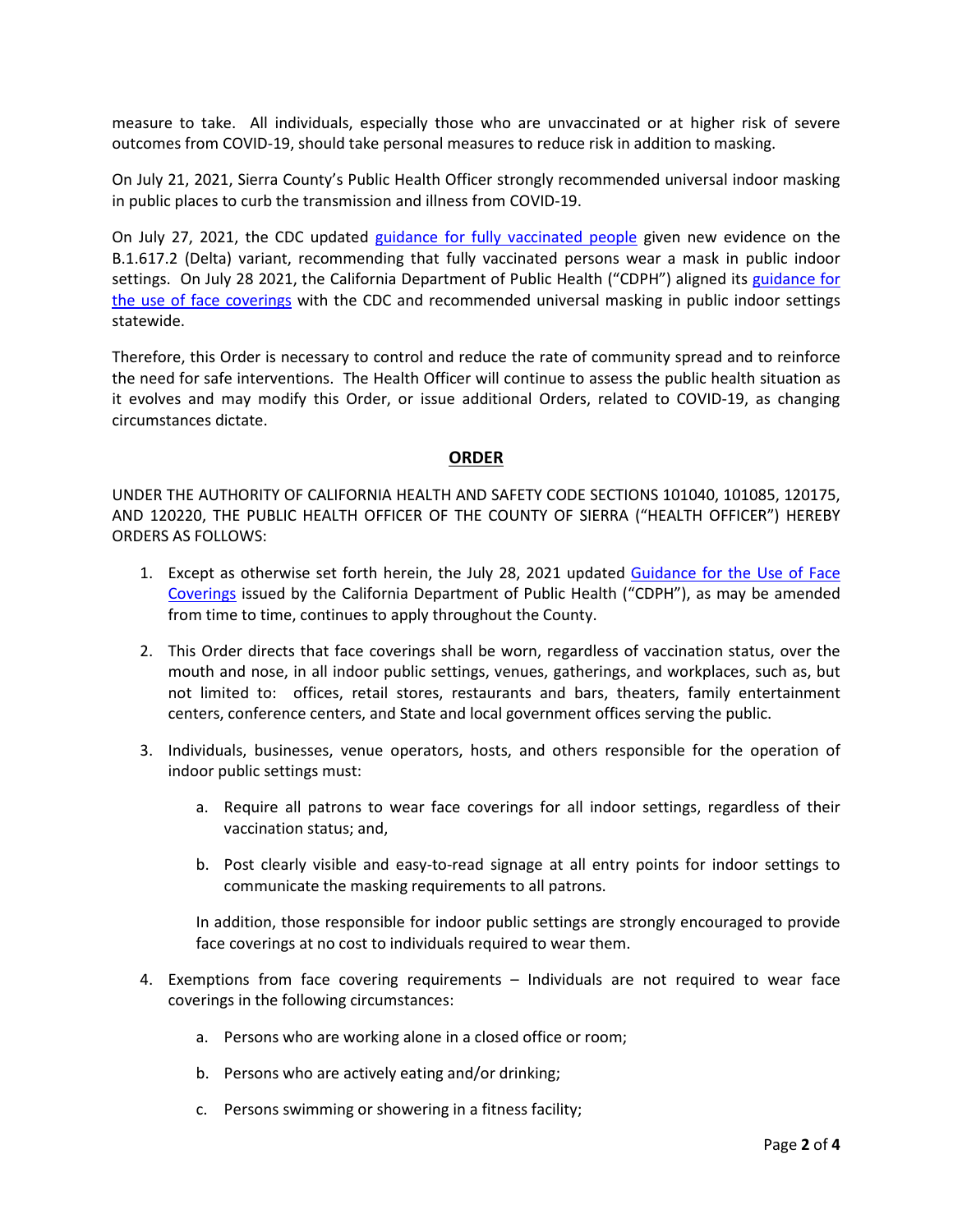- d. Persons who are obtaining a medical or cosmetic service involving the nose or face for which temporary removal of the face covering is necessary to perform the service; and,
- e. Persons who are specifically exempted from wearing face masks pursuant to other CDPH guidance.
- 5. Employers and businesses subject to the [Cal/OSHA COVID-19 Emergency](https://www.dir.ca.gov/dosh/coronavirus/ETS.html) Temporary Standards ("ETS") and/or the [Cal OSHA Aerosol Transmissible Diseases Standards](https://www.dir.ca.gov/dosh/dosh_publications/ATD-Guide.pdf) should consult the applicable regulations for additional requirements. The ETS allow local health jurisdictions to mandate more protective measures. This Order, which requires face coverings for all individuals in indoor settings and businesses, regardless of vaccination status, takes precedence over the more permissive ETS regarding employee face coverings.
- 6. Unvaccinated as well as fully vaccinated persons should continue to follow CDC guidance for unvaccinated people and for fully vaccinated people to protect themselves and others, including wearing a well-fitted face covering, physical distancing (at least 6 feet), masking in crowded outdoor settings, avoiding poorly ventilated spaces, covering coughs and sneezes, washing hands often, and following any applicable workplace, school, or business sector guidance or requirements including the Cal/OSHA Emergency Temporary Standards.
- 7. Fully vaccinated people should still watch for symptoms of COVID-19, especially following an exposure to someone with suspected or confirmed COVID-19. If symptoms develop, all people – regardless of vaccination status – should isolate and be clinically evaluated for COVID-19, including SARS-CoV-2 testing. Anyone testing positive for SARS-CoV-2, regardless of vaccination status, must follow the isolation [recommendations](https://sierracountym365-my.sharepoint.com/personal/rgrandi_sierracounty_ca_gov/Documents/Rhonda/COVID-19/Isolation-Quarantine/1.%20Isolation%20Letter%20-%20CONFIRMED.pdf) of the Sierra County Health Officer.
- 8. All State orders and guidance documents referenced in State orders are complementary to this Order. By way of this Order, the Health Officer adopts such directives as orders as well. Where a conflict exists between a local order and any State public health order related to the COVID-19 pandemic, the most restrictive provision controls pursuant to, and consistent with, California Health and Safety Code §131080, unless the State Health Officer issues an Order that expressly determines a provision of a local public health order is a menace to public health.
- 9. Pursuant to Government Code § §26602 and 41601 and Health and Safety Code §101029, the Health Officer requests that the Sheriff and all deputies in the County ensure compliance with and enforce this Order. **The violation of any provision of this Order constitutes an imminent threat and menace to public health, constitutes a public nuisance, and pursuant to Section 120275 of the Health & Safety Code is punishable as a misdemeanor by fine, imprisonment, or both. Other administrative and judicial remedies are also available.**
- 10. Copies of this Order shall promptly be: 1) made available at the County offices at 202 Front Street, Loyalton, CA 96118 or 22 Maiden Lane, Downieville, CA 95936; 2) posted on the County website [\(www.sierracounty.ca.gov\)](http://www.sierracounty.ca.gov/); and, 3) provided to any member of the public requesting a copy of this Order.
- 11. If any provision of this Order or its application to any person or circumstance is held to be invalid, the remainder of the Order, including the application of such part or provision to other persons or circumstances, shall not be affected and shall continue in full force and effect. To this end, the provisions of this Order are severable.